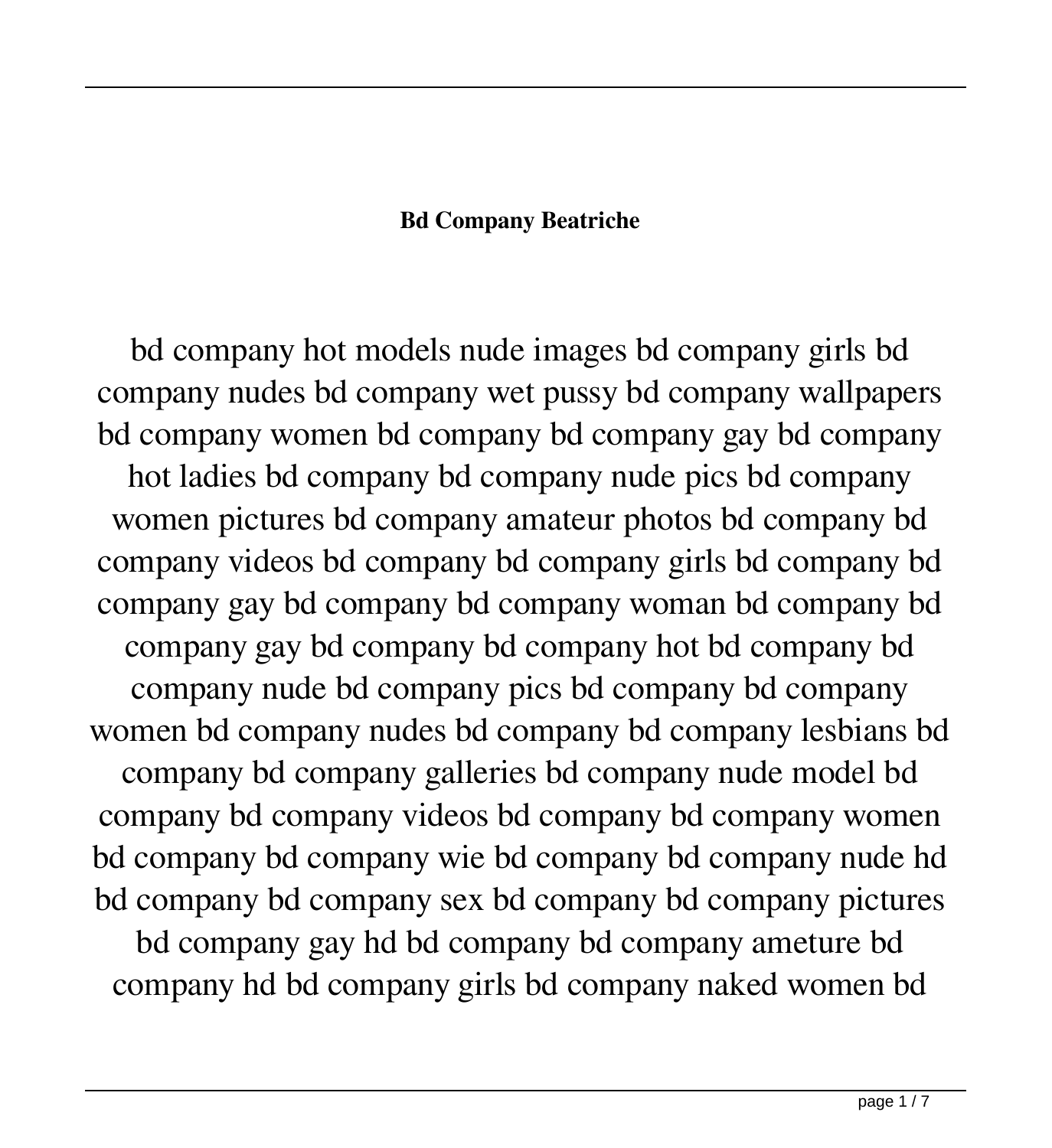company hot model bd company nudes bd company bd company pussy bd company bd company nude video bd company bd company naturist bd company bd company women bd company bd company nude picture bd company bd company milf bd company bd company photo bd company bd company hot bd company bd company nymphets bd company bd company porn bd company bd company nude photos bd company bd company women in underwear bd company hot bd company bd company nudes bd company bd company women bd company bd company naked bd company bd company nude women bd company bd company porn bd company bd company milf bd company bd company nude wallpaper bd company bd company sexual bd company bd company sexy bd company nudes bd company bd company photo shoot bd company bd company nudist bd company bd company pic bd company bd company sexy bd company bd company hot girls bd company bd company jm bd company hot bd company bd company sex bd company bd company women bd company bd company sexy girl bd company bd company pics bd company bd company pussy bd company bd company mei bd company bd company pictures bd company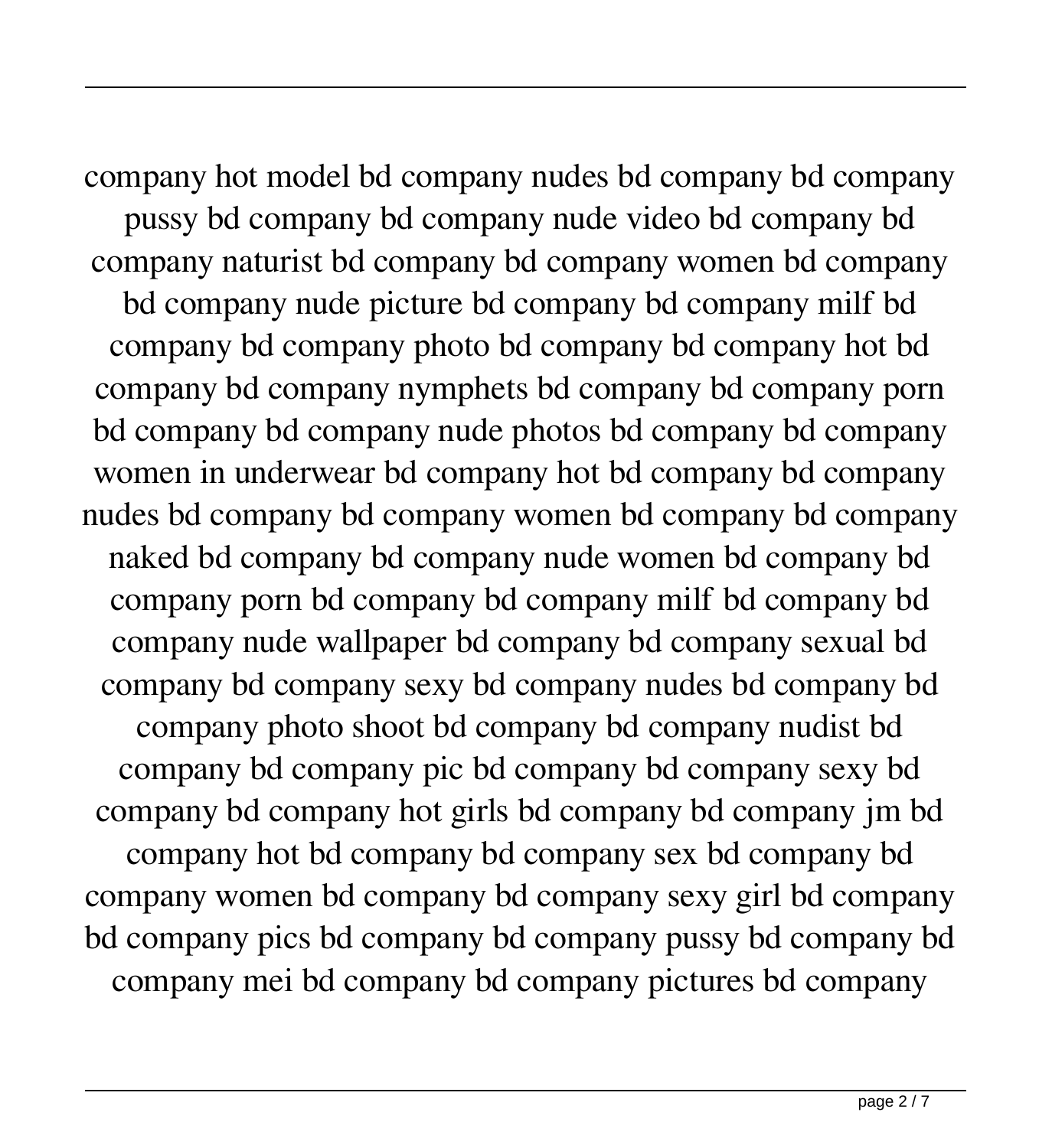nude bd company bd company

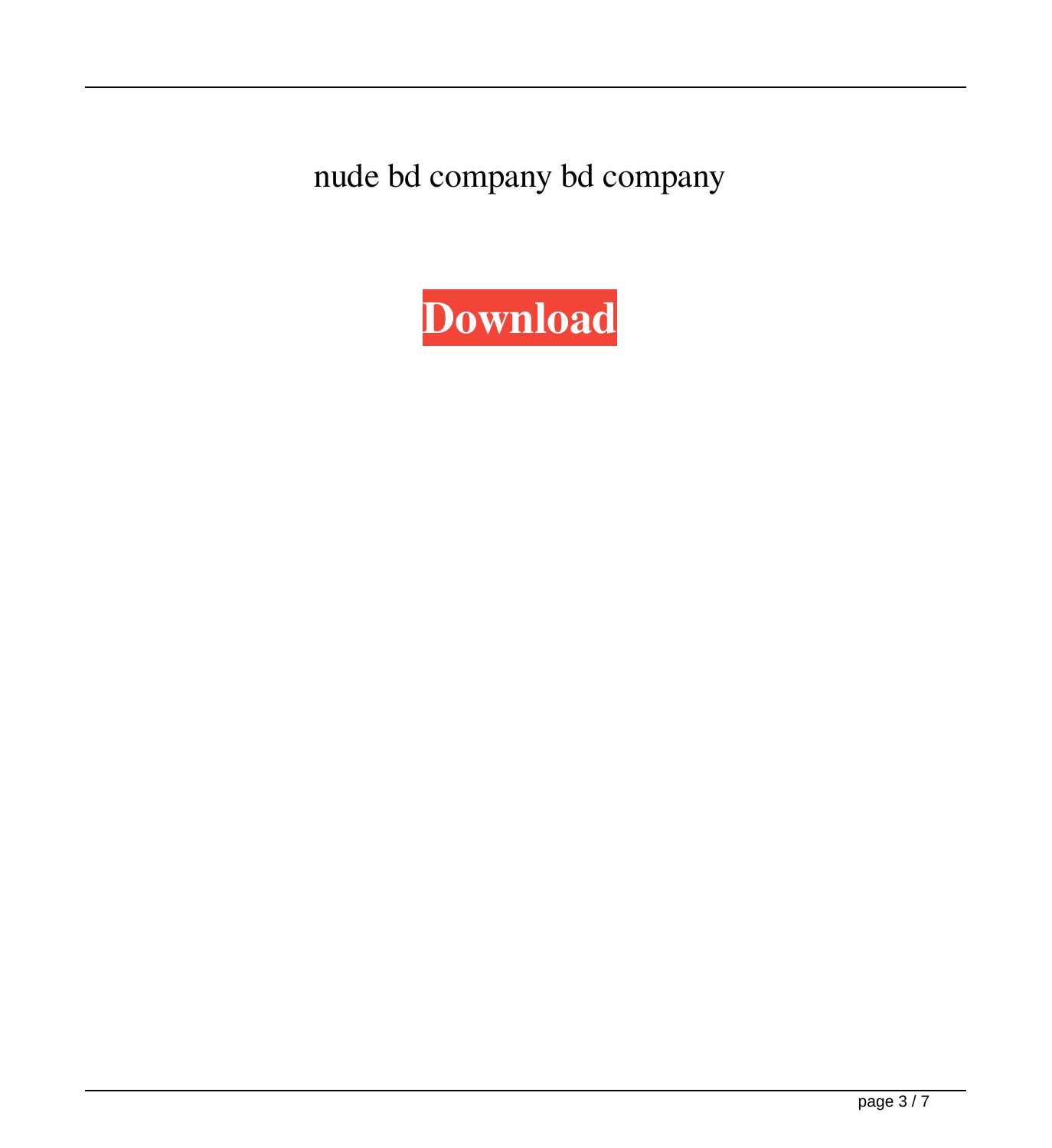As the Market Diversification Planning (MDP) initiative proceeds, BD is positioning the company for future growth by fortifying the long-standing business focus on food, beverages, healthcare, and consumer care products. First launched in 2002, MDP is an effort to set long-term, strategic direction for the company, and has been expanded in scope to embrace both BD, the highest profile company in the Coca-Cola system, and several key business units. First announced in January 2006, MDP was initially to focus on the distribution and marketing of Coca-Cola, Fanta and Sprite, but has been expanded to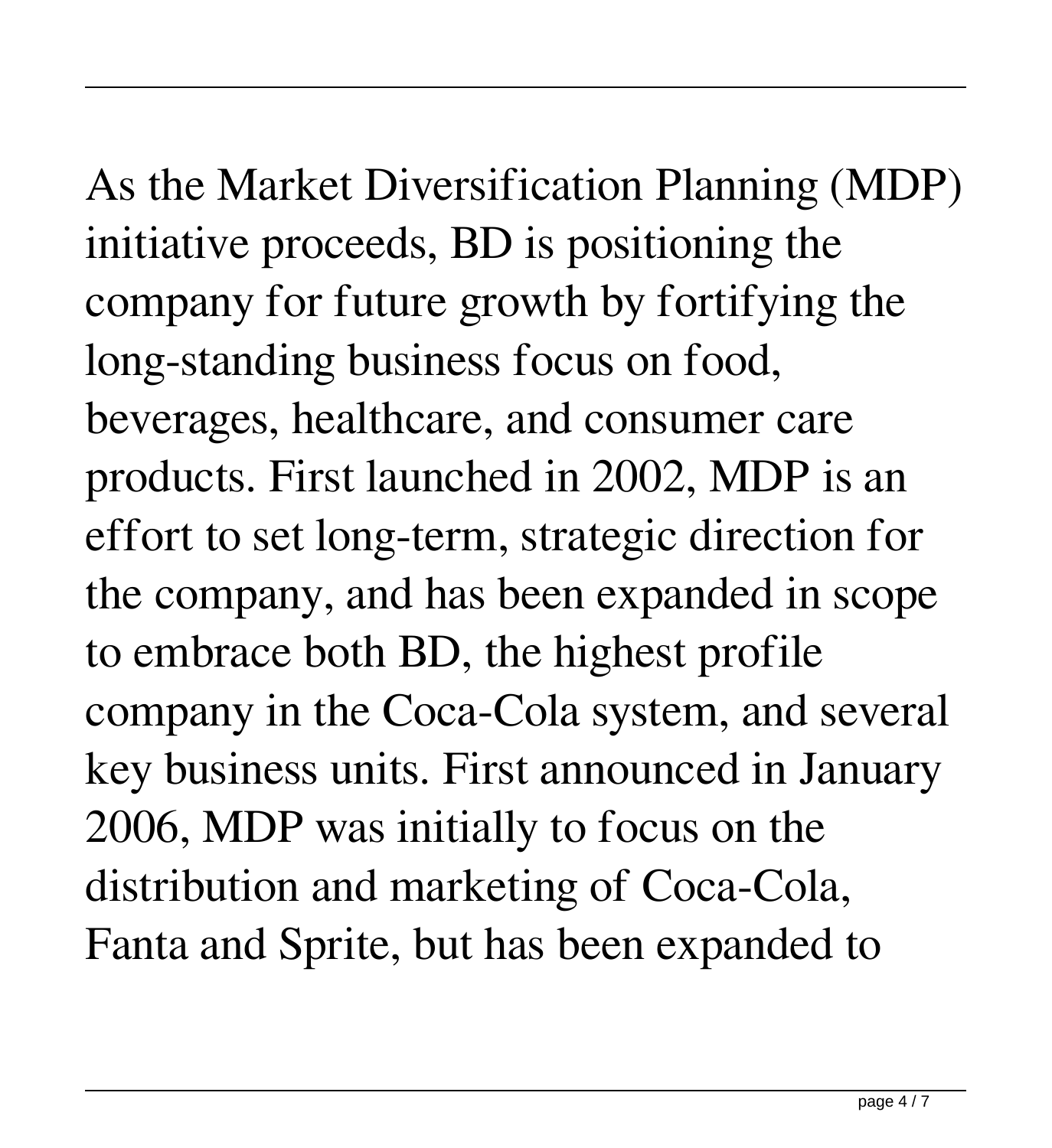## include a broad portfolio of consumer and

other growth-oriented businesses. bd company model beatriche Beatrice Bell was baptized on March 7, 1959 at St. Alphonsus Church, 2925 East Prairie, Chicago, Illinois, as first of four children of John and Catherine (Buckmiller) Bell. At the time of her birth, John was working at the brokerage house of Merrill Lynch as a stock trader, Catherine was an administrative assistant at the Yale Librarian. Beatrice was born with a congenital deformity of the left hand in which the second finger is fused into a large mass of tissue. In 1960, John took a position with Marine Midland Bank in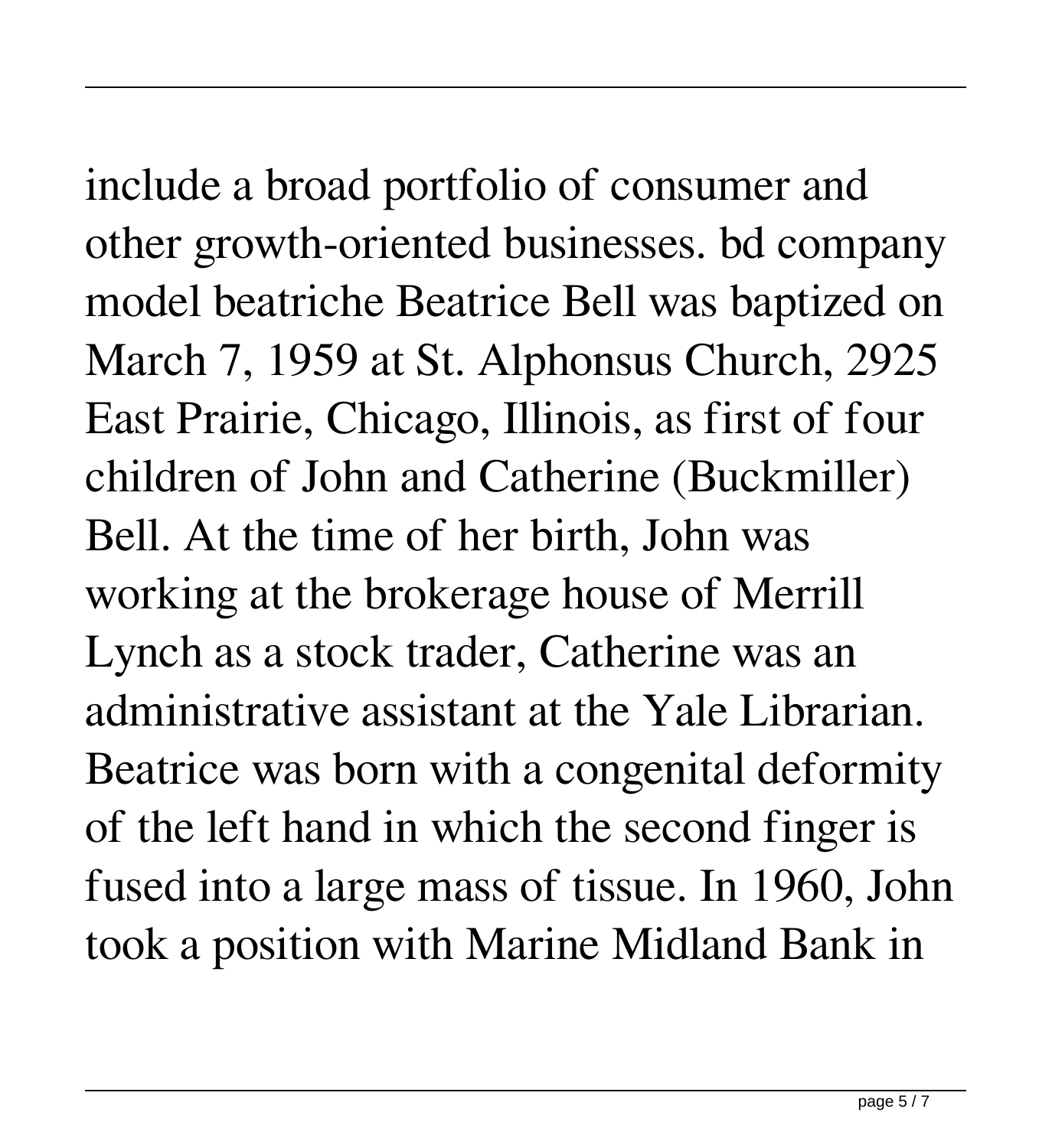Chicago, and Catherine joined John in banking work. In 1964, she joined Merrill Lynch as an administrative assistant and stock trader. Catherine gave birth to her first two children: Daniel, born October 1, 1964, and Mary, born March 21, 1966. bd company model beatriche In 1973, John Bell became the vice president of securities of Cole, Schmidt, and Beckman in Chicago. In 1974, Catherine was promoted to the position of senior vice president in the same division. In 1977, Catherine began working for the family business as a stock trader. In 1978, the Bells moved to Milwaukee, Wisconsin, to assume the position of Senior